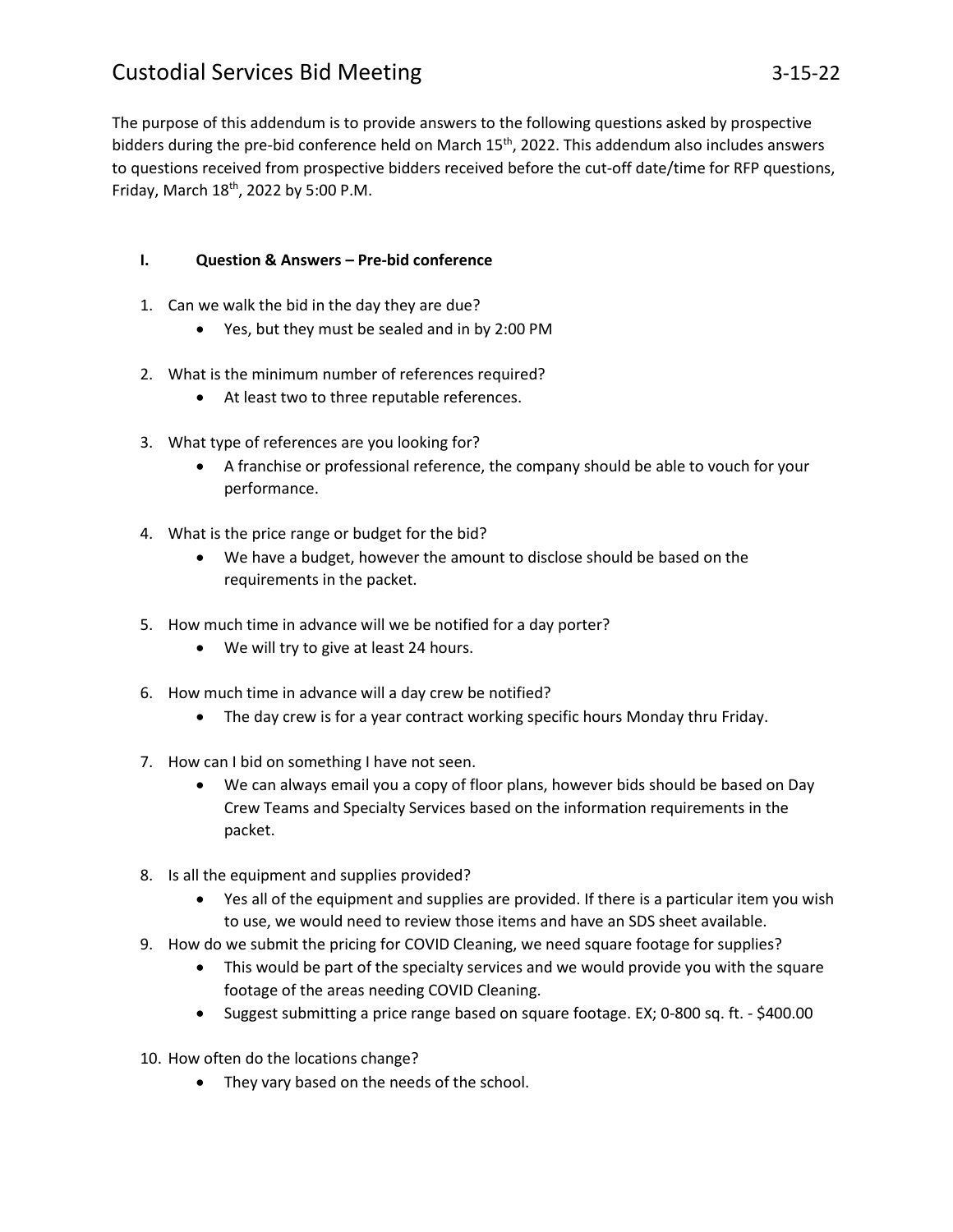- The next company on the bid list that met all the requirements will be selected.
- 12. What will happen to our contract once the school vacancies start to fill back up?
	- The bid is for 1 year, after that time period we will reevaluate the program to see if we will continue.
- 13. Is the pricing the main criteria?
	- The criteria for gaining the bid is outlined in the packet. We will review each category by its percentage weight.
- 14. If my company partners with another company, do all employees need to meet the insurance qualifications?
	- The insurance limits are outlined in the packet and must be available for all employees working with your company and those you partner with.
- 15. What is the best way to submit a price if we don't know the square footage up front?
	- We suggest a price range based on the square footage. EX; 0-800 sq. ft. \$400.00
- 16. Is a Supervisor required to be on site during the shift?
	- The packet state that a Supervisor and employees need to be on site. We recommend that you have a Second in Command available to be on site if the Supervisor is not able to be there.
- 17. After the bid closes, how long will it be before we can start?
	- $\bullet$  If selected there can be a grace period of 3 4 days or approximately 2 3 weeks. This will vary depending on final approvals. You will be notified of the grace period.
- 18. If my team finishes earlier than the allocated hours per the contract, can we leave?
	- The hours allocated per school will be based on how many employees you have on a team and all duties performed at each school needs to meet inspection criteria.